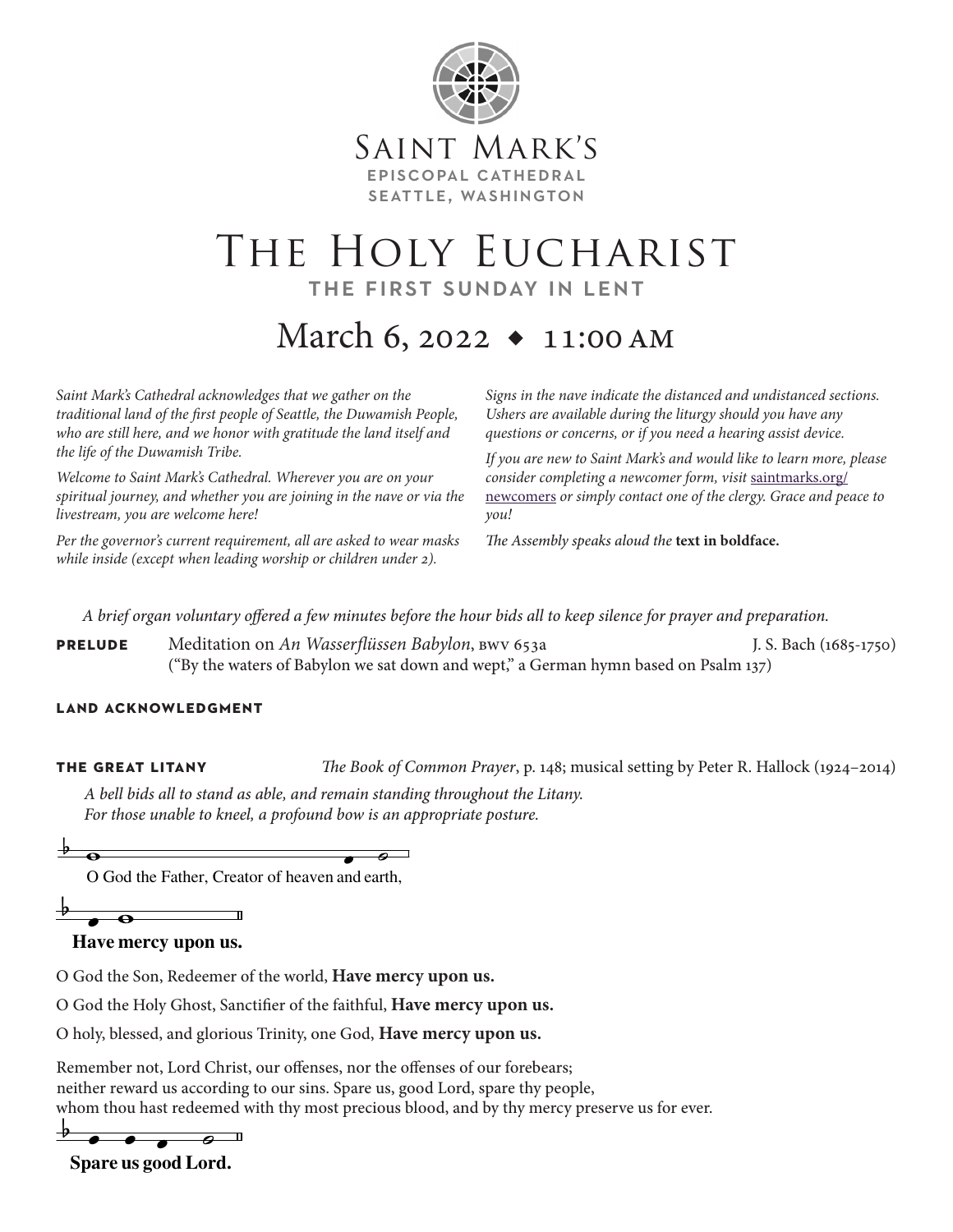From all evil and wickedness; from sin; from the crafts and assaults of the devil; and from everlasting damnation,

# $\theta$

#### Good Lord, de liv-er us.

From all blindness of heart; from pride, vainglory, and hypocrisy; from envy, hatred, and malice; and from all want of charity,

#### **Good Lord, deliver us.**

From all inordinate and sinful affections; and from all the deceits of the world, the flesh, and the devil,

#### **Good Lord, deliver us.**

From all false doctrine, heresy, and schism; from hardness of heart, and contempt of thy Word and commandment, **Good Lord, deliver us.**

From lightning and tempest; from earthquake, fire, and flood; from plague, pestilence, and famine,

#### **Good Lord, deliver us.**

From all oppression, conspiracy, and rebellion; from violence, battle, and murder; and from dying suddenly and unprepared,

#### **Good Lord, deliver us.**

By the mystery of thy holy Incarnation; by thy holy Nativity and submission to the Law; by thy Baptism, Fasting, and Temptation,

#### **Good Lord, deliver us.**

By thine Agony and Bloody Sweat; by thy Cross and Passion; by thy precious Death and Burial; by thy glorious Resurrection and Ascension; and by the Coming of the Holy Ghost,

#### **Good Lord, deliver us.**

In all time of our tribulation; in all time of our prosperity; in the hour of death, and in the day of judgment, **Good Lord, deliver us.**

We sinners do beseech thee to hear us, O Lord God; and that it may please thee to rule and govern thy holy Church Universal in the right way,



#### We beseech thee to hear us, good Lord.

That it may please thee to illumine all bishops, priests, and deacons, with true knowledge and understanding of thy Word; and that both by their preaching and living, they may set it forth, and show it accordingly,

#### **We beseech thee to hear us, good Lord.**

That it may please thee to bless and keep all thy people, **We beseech thee to hear us, good Lord.**

That it may please thee to send forth laborers into thy harvest, and to draw all humankind into thy kingdom, **We beseech thee to hear us, good Lord.**

That it may please thee to give to all people increase of grace to hear and receive thy Word, and to bring forth the fruits of the Spirit,

### **We beseech thee to hear us, good Lord.**

That it may please thee to bring into the way of truth all such as have erred, and are deceived,

#### **We beseech thee to hear us, good Lord.**

That it may please thee to give us a heart to love and fear thee, and diligently to live after thy commandments,

#### **We beseech thee to hear us, good Lord.**

That it may please thee so to rule the hearts of thy servants, the President of the United States, and all others in authority, that they may do justice, and love mercy, and walk in the ways of truth,

#### **We beseech thee to hear us, good Lord.**

That it may please thee to make wars to cease in all the world; to give to all nations unity, peace, and concord; and to bestow freedom upon all peoples,

#### **We beseech thee to hear us, good Lord.**

That it may please thee to show thy pity upon all prisoners and captives, the homeless and the hungry, and all who are desolate and oppressed,

#### **We beseech thee to hear us, good Lord.**

That it may please thee to give and preserve to our use the bountiful fruits of the earth, so that in due time all may enjoy them,

#### **We beseech thee to hear us, good Lord.**

That it may please thee to inspire us, in our several callings, to do the work which thou givest us to do with singleness of heart as thy servants, and for the common good,

### **We beseech thee to hear us, good Lord.**

That it may please thee to preserve all who are in danger by reason of their labor or their travel,

#### **We beseech thee to hear us, good Lord.**

That it may please thee to preserve, and provide for, all women in childbirth, young children and orphans, the widowed, and all whose homes are broken or torn by strife, **We beseech thee to hear us, good Lord.**

That it may please thee to visit the lonely; to strengthen all who suffer in mind, body, and spirit; and to comfort with thy presence those who are failing and infirm,

#### **We beseech thee to hear us, good Lord.**

That it may please thee to support, help, and comfort all who are in danger, necessity, and tribulation,

#### **We beseech thee to hear us, good Lord.**

That it may please thee to have mercy upon all humankind, **We beseech thee to hear us, good Lord.**

That it may please thee to give us true repentance; to forgive us all our sins, negligences, and ignorances; and to endue us with the grace of thy Holy Spirit to amend our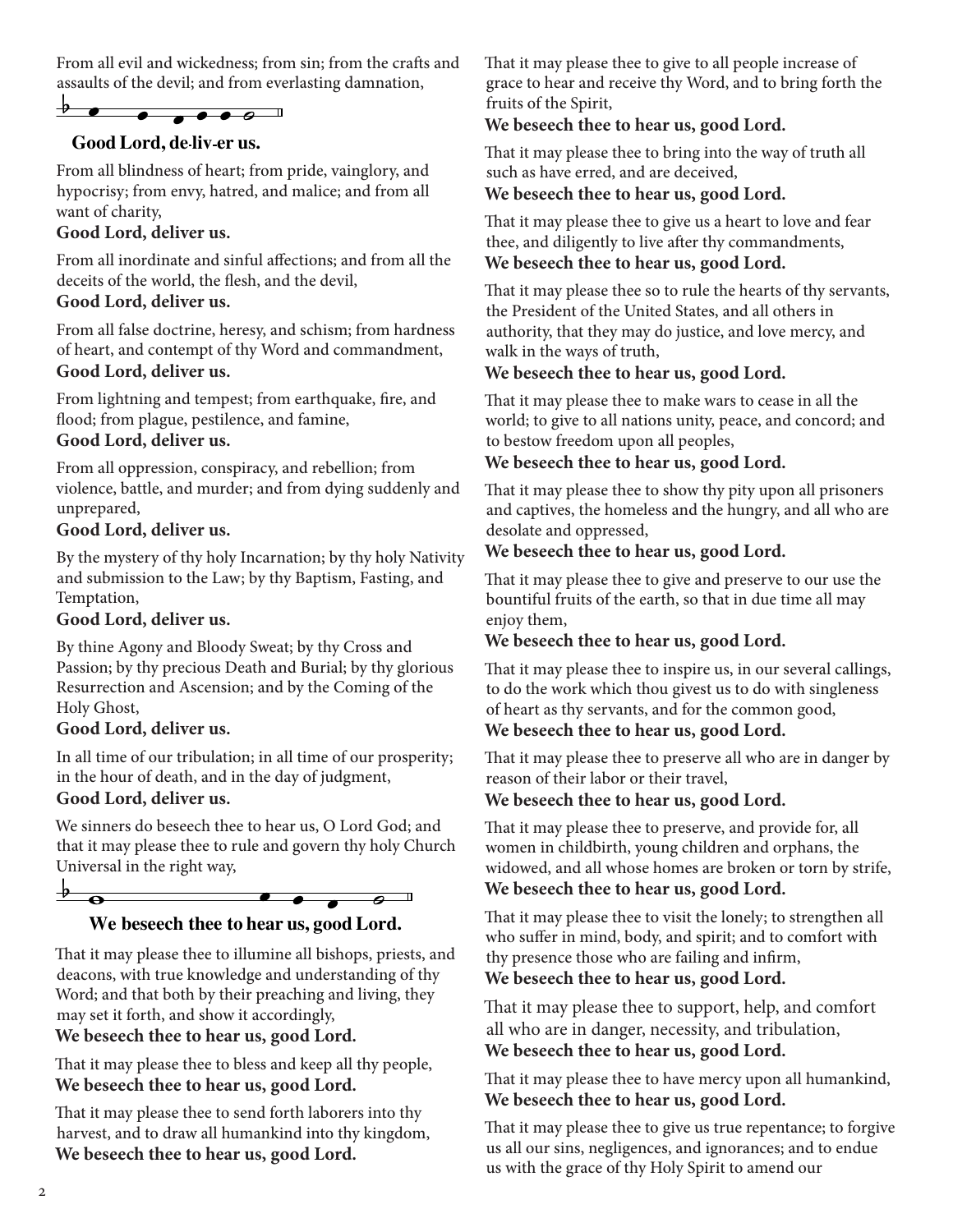lives according to thy holy Word, **We beseech thee to hear us, good Lord.**

That it may please thee to forgive our enemies, persecutors, and slanderers, and to turn their hearts,

#### **We beseech thee to hear us, good Lord.**

That it may please thee to strengthen such as do stand; to comfort and help the weak-hearted; to raise up those who fall; and finally to beat down Satan under our feet,

#### **We beseech thee to hear us, good Lord.**

That it may please thee to grant to all the faithful departed eternal life and peace,

#### **We beseech thee to hear us, good Lord.**

That it may please thee to grant that, in the fellowship of Mary, Mark, and all the saints, we may attain to thy heavenly kingdom,

**We beseech thee to hear us, good Lord.**



O Christ, hear us. O Christ, hear us.

Son of God, we beseech thee to hear us.



#### Son of God, we beseech thee to hear us.

O Lamb of God, that takest away the sins of the world,



#### Have mercy up-on us.

O Lamb of God, that takest away the sins of the world,



#### Have mercy up-on us.

O Lamb of God, that takest away the sins of the world,



Grant us thy peace.



Lord, have mercy up-on us. Christ, have mercy up-on us. Lord, have mercy up-on us.

#### **collect of the day** *First Sunday in Lent The Book of Common Prayer,* p. 218

The Lord be with you. **And also with you.** Let us pray.

ALMIGHTY GOD, whose blessed Son was led by the Spirit to be tempted by Satan: Come quickly to help us who are assaulted by many temptations; and, as you know the weaknesses of each of us, let each one find you mighty to save; through Jesus Christ your Son our Lord, who lives and reigns with you and the Holy Spirit, one God, now and for ever. **Amen.**

*Please be seated for the readings.*

## THE LITURGY OF THE WORD

#### **reading** *Deuteronomy 26:1-11*

WHEN you have come into the land that the LORD your God is giving you as an inheritance to possess, and you possess it, and settle in it, you shall take some of the first of all the fruit of the ground, which you harvest from the land that the LORD your God is giving you, and you shall put it in a basket and go to the place that the LORD your God will choose as a dwelling for his name. You shall go to the priest who is in office at that time, and say to him, "Today I declare to the LORD your God that I have come into the land that the LORD swore to our ancestors to give us." When the priest takes the basket from your hand and sets it down before the altar of the LORD your God, you shall make this response before the LORD your God: "A wandering Aramean was my ancestor; he went down into Egypt and lived there as an alien, few in number, and there he became a great nation, mighty and populous. When the Egyptians treated us harshly and afflicted us,

by imposing hard labor on us, we cried to the LORD, the God of our ancestors; the LORD heard our voice and saw our affliction, our toil, and our oppression. The LORD brought us out of Egypt with a mighty hand and an outstretched arm, with a terrifying display of power, and with signs and wonders; and he brought us into this place and gave us this land, a land flowing with milk and honey. So now I bring the first of the fruit of the ground that you, O LORD, have given me." You shall set it down before the LORD your God and bow down before the LORD your God. Then you, together with the Levites and the aliens who reside among you, shall celebrate with all the bounty that the LORD your God has given to you and to your house.

Hear what the Spirit is saying to God's people. **Thanks be to God.**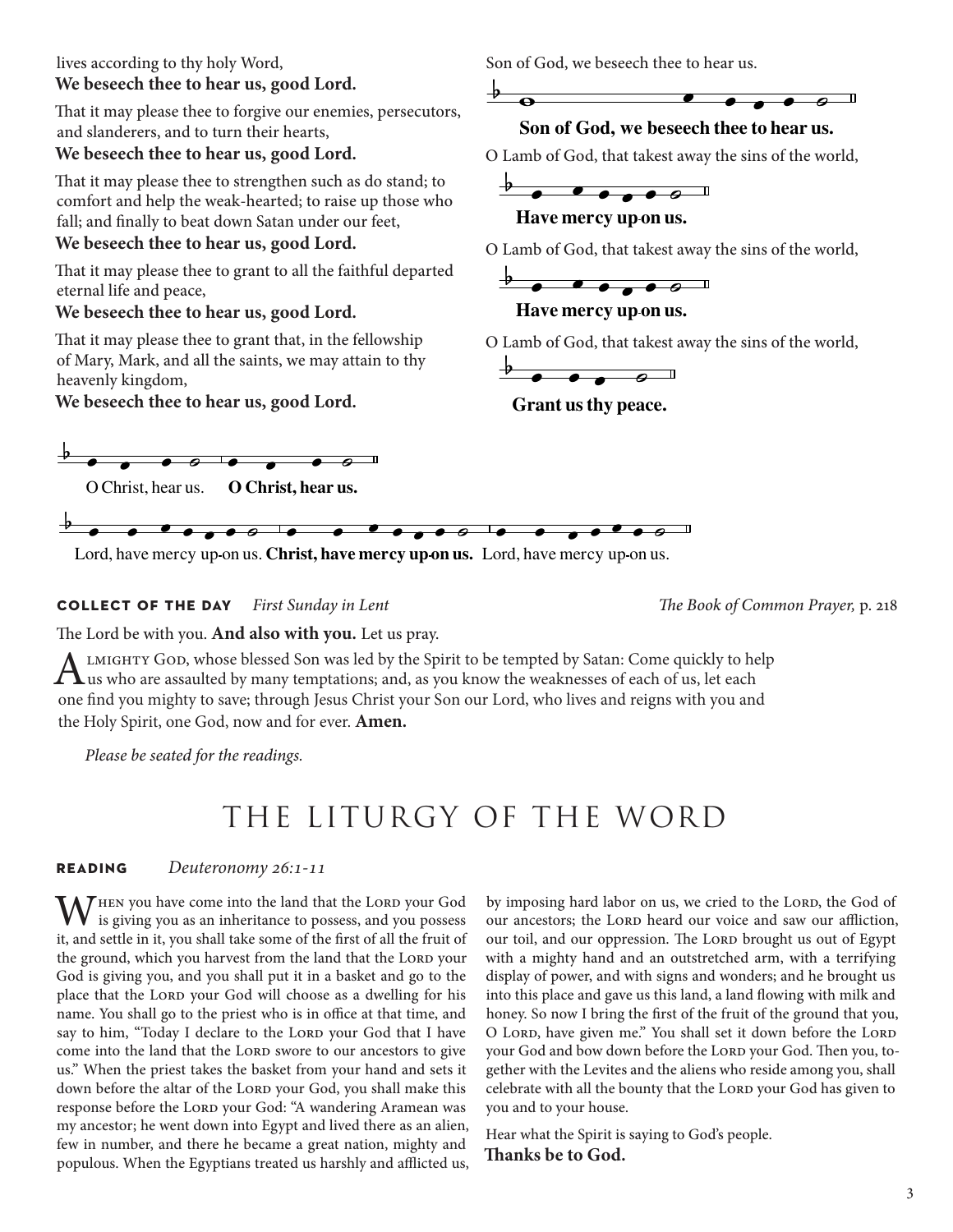#### **PSALM** *Psalm 91:1-2,9-16 ◆ Qui habitat* **Hallock** Hallock

*The choir will sing the antiphon, all repeat; the choir chants the Psalm, all repeating the antiphon where indicated.*



Because he is bound to me in love, therefore I will de-liv-er him.

Fe who dwells in the shelter of the Most High, abides under the shadow of the Almighty. He shall say to the Lord, "You are my refuge and my stronghold, my God in whom I put my trust." **ANTIPHON**

Because you have made the LORD your refuge, and the Most High your habitation, There shall no evil happen to you, neither shall any plague come near your dwelling. **ANTIPHON**

For he shall give his angels charge over you, to keep you in all your ways. They shall bear you in their hands, lest you dash your foot against a stone. **ANTIPHON**

You shall tread upon the lion and adder; you shall trample the young lion and the serpent under your feet. Because he is bound to me in love, therefore will I deliver him; I will protect him, because he knows my Name. **ANTIPHON**

He shall call upon me, and I will answer him; I am with him in trouble; I will rescue him and bring him to honor. With long life will I satisfy him, and show him my salvation. **ANTIPHON**

#### **reading** *Romans 10:8b-13*

 $\mathcal{C}$  The word is near you, on your lips and in your heart" (that is, the word of faith that we proclaim); because if you confess with your lips that Jesus is Lord and believe in your heart that God raised him from the dead, you will be saved. For one believes with the heart and so is justified, and one confesses with the mouth and so is saved. The scripture says, "No one who believes in him will be

put to shame." For there is no distinction between Jew and Greek; the same Lord is Lord of all and is generous to all who call on him. For, "Everyone who calls on the name of the Lord shall be saved."

Hear what the Spirit is saying to God's people. **Thanks be to God.**

**hymn 448** *O love, how deep, how broad, how high* (sts. 1, 2, *&* 6)◆ *The Hymnal 1982* tune: *Deus tuorum militum*

| $\mathbf \varpi$ |                         |              |                              |                |     |                          |                     |      |           |      |                      | ⇄                      |      |    |                                |               |       |
|------------------|-------------------------|--------------|------------------------------|----------------|-----|--------------------------|---------------------|------|-----------|------|----------------------|------------------------|------|----|--------------------------------|---------------|-------|
|                  | 1                       | $\mathbf{O}$ | love,                        |                | how |                          | deep,               | how  | broad,    |      | how                  | high,                  | how  |    |                                | pass - ing    |       |
|                  |                         | 2 For        | <b>us</b>                    |                | bap | $\overline{\phantom{a}}$ | tized,              | for  | <b>us</b> |      | he                   | bore                   | his  |    | ho                             |               | $-1y$ |
|                  |                         | 3 For        | <b>us</b>                    |                | he  |                          | prayed; for         |      | <b>us</b> |      | he                   | taught;                | for  |    | <b>us</b>                      |               | his   |
|                  |                         | 4 For        | <b>us</b>                    |                | to. |                          | wick - ed           |      | hands     |      |                      | be - trayed, scourged, |      |    | mocked, in                     |               |       |
|                  |                         | 5 For        | <b>us</b>                    |                | he  |                          | rose                | from | death     |      | a.<br>$\blacksquare$ | gain;                  | for  |    | <b>us</b>                      |               | he    |
|                  |                         | 6 All        | glo                          | ٠              | ry  |                          | to                  | our  | Lord      |      | and                  | God                    | for  |    | love                           |               | SO.   |
|                  |                         |              |                              |                |     |                          |                     |      |           |      |                      |                        |      |    |                                |               |       |
|                  |                         |              |                              |                |     |                          |                     |      |           |      |                      |                        |      |    |                                |               |       |
|                  |                         |              |                              |                |     |                          |                     |      | 7         |      |                      |                        |      |    | ο                              |               |       |
|                  |                         |              |                              |                |     |                          |                     |      |           |      |                      |                        |      |    |                                |               |       |
|                  |                         | 1 thought    |                              | and            |     | fan                      | ta<br>$\frac{1}{2}$ |      | sy,       | that |                      | God,                   | the  |    | Son                            | of            |       |
|                  | $\overline{2}$          | fast         |                              | and            |     |                          | hun - gered         |      | sore;     | for  |                      | <b>us</b>              | temp | ÷, | ta<br>$\overline{\phantom{a}}$ | tions         |       |
|                  | $\frac{3}{5}$           | dai          | $\qquad \qquad \blacksquare$ | $\mathbf{I}$ y |     | works                    | he                  |      | wrought:  | by   |                      | words                  | and  |    | signs                          | and           |       |
|                  | $\overline{\mathbf{4}}$ | pur          |                              | ple            |     | robe                     | ar                  | ÷,   | rayed,    | he   |                      | bore                   | the  |    | shame                          | ful<br>$\sim$ |       |
|                  | 5                       | went         |                              | <b>on</b>      |     | high                     | to                  |      | reign;    | for  |                      | <b>us</b>              | he   |    | sent                           | his           |       |
|                  | 6                       | deep,        |                              | SO             |     | high,                    | SO.                 |      | broad;    | the  |                      | Trin                   | i    |    | ty                             | whom          |       |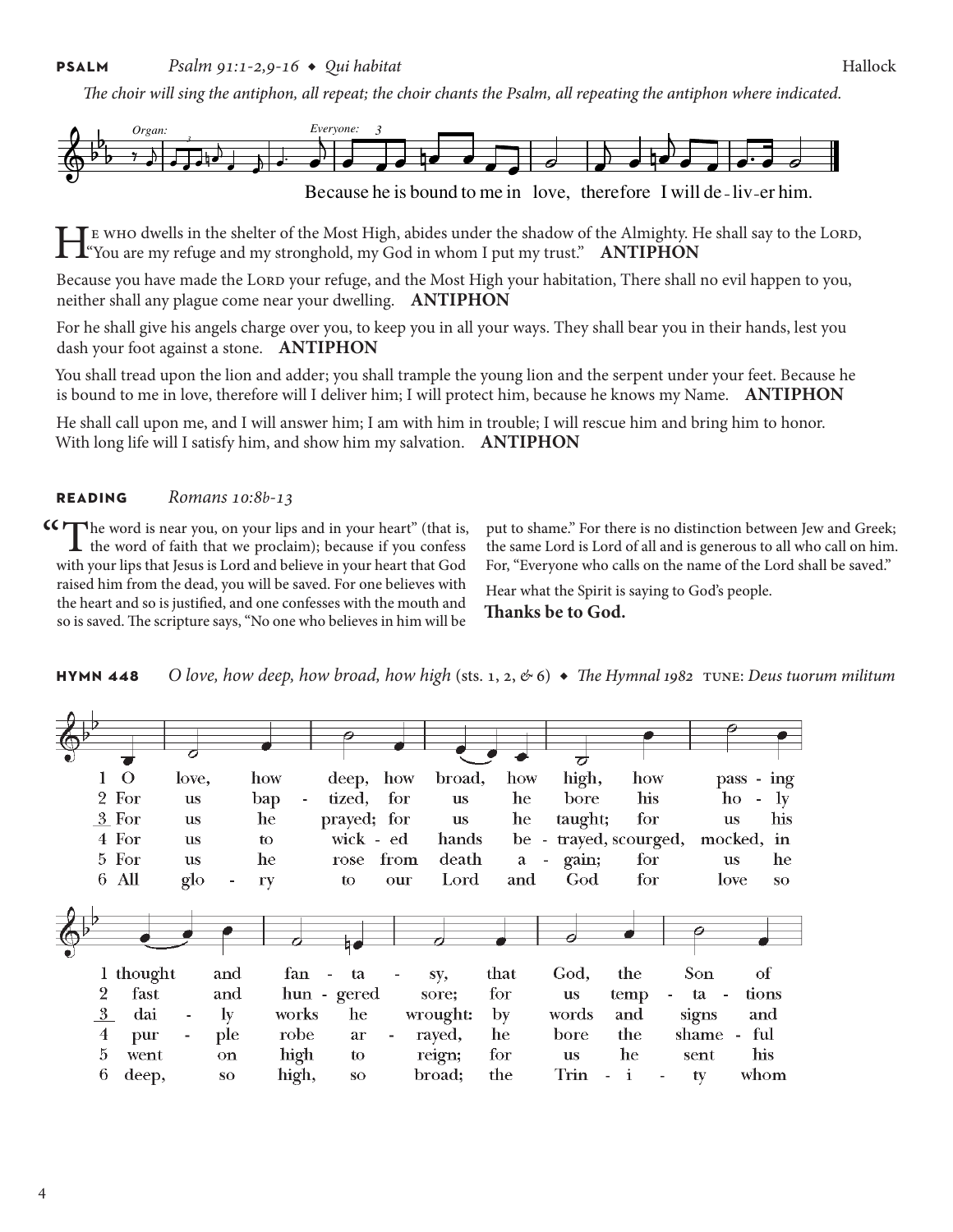

Words: Latin, 15th cent.; tr. Benjamin Webb (1819-1885), alt. Music: Deus tourum militum, from Antiphoner, 1753; adapt. The English Hymnal, 1906, alt.; harm. after Basil Harwood (1859-1949)

#### **the holy gospel** *Luke 4:1-13*

The Holy Gospel of our Lord Jesus Christ according to Luke. **Glory to you, Lord Christ.**

After his baptism, Jesus, full of the Holy Spirit, returned from the Jordan and was led by the Spirit in the wilderness, where for forty days he was tempted by the devil. He ate nothing at all during those days, and when they were over, he was famished. The devil said to him, "If you are the Son of God, command this stone to become a loaf of bread." Jesus answered him, "It is written, 'One does not live by bread alone."

Then the devil led him up and showed him in an instant all the kingdoms of the world. And the devil said to him, "To you I will give their glory and all this authority; for it has been given over to me, and I give it to anyone I please. If you, then, will worship me, it will all be yours." Jesus answered him, "It is written,

> 'Worship the Lord your God, and serve only him.'"

Then the devil took him to Jerusalem, and placed him on the pinnacle of the temple, saying to him, "If you are the Son of God, throw yourself down from here, for it is written,

> 'He will command his angels concerning you, to protect you,'

and

'On their hands they will bear you up, so that you will not dash your foot against a stone.'"

Jesus answered him, "It is said, 'Do not put the Lord your God to the test.'" When the devil had finished every test, he departed from him until an opportune time.

The Gospel of the Lord. **Praise to you, Lord Christ.**

**homily** The Very Reverend Steven L. Thomason

*Following the homily, the assembly is invited into a period of silence, reflecting on the scriptures and sermon. Please stand, as able, when the Presider stands to introduce the Creed.*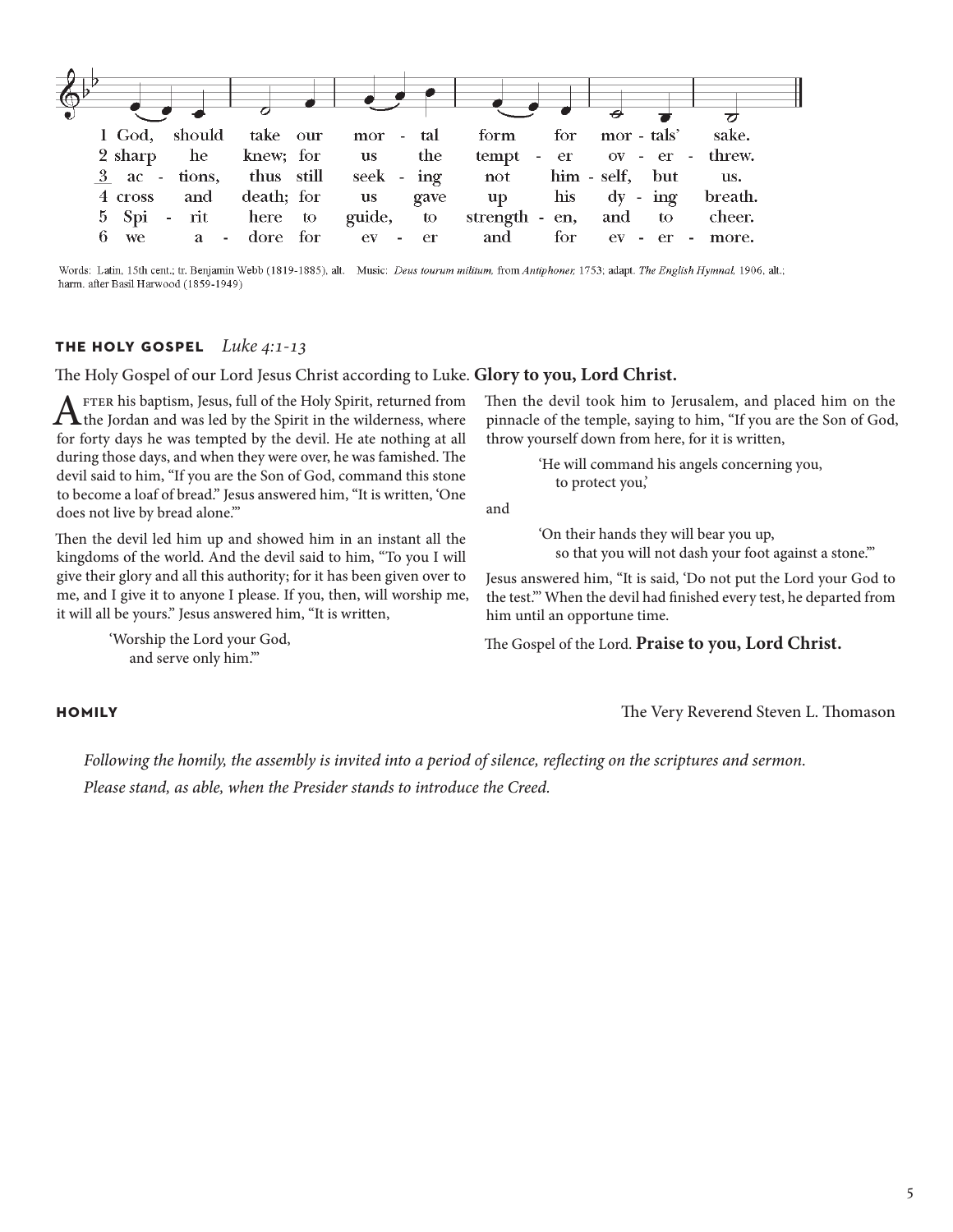- **We believe in one God, the Father, the Almighty, Maker of heaven and earth, of all that is, seen and unseen.**
- **We believe in one Lord, Jesus Christ, the only Son of God, eternally begotten of the Father, God from God, Light from Light, true God from true God, begotten, not made, of one Being with the Father. Through him all things were made. For us and for our salvation he came down from heaven: by the power of the Holy Spirit he became incarnate from the Virgin Mary; and was made man. For our sake he was crucified under Pontius Pilate; he suffered death and was buried. On the third day**

**he rose again in accordance with the scriptures; he ascended into heaven and is seated at the right hand of the Father. He will come again in glory to judge the living and the dead, and his kingdom will have no end.**

**We believe in the Holy Spirit, the Lord, the giver of life, who proceeds from the Father and the Son. With the Father and the Son he is worshiped and glorified. He has spoken through the Prophets. We believe in one holy catholic and apostolic Church. We acknowledge one baptism for the forgiveness of sins. We look for the resurrection of the dead, and the life of the world to come. Amen.**

#### **the peace**

The peace of the Lord be always with you. **And also with you.**

*All exchange a sign of peace, respecting others' desires for distance to be maintained.* 

## THE LITURGY OF THE TABLE

#### **offertory**

*An offering of money is received. Everyone participating in Saint Mark's Cathedral's worship at this time in any way is invited to make an offering as an expression of gratitude for God's generosity. Together, our gifts make possible this community of welcome, reconciliation and service. All worshipping in person are invited to place their offering in baskets as they are passed through through the rows.* 

Links to donate to Saint Mark's online are located on the livestream page. Visit [saintmarks.org/give,](http://saintmarks.org/give) *or use the Venmo mobile app* (*@SaintMarksCathedralSeattle, or scan the code at right*)*, or visit this link on your mobile device:* <https://venmo.com/saintmarkscathedralseattle>*. If Venmo asks you for a four-digit code, enter 2076.*



*You may also mail your gift to the cathedral:* 1245 10th Ave. E, Seattle,WA 98102.

Pray to Him in deep despair,

That's how good God is!

He will hear the faintest prayer, That's how good God is! Come to Him on bended knee, He will hear your simplest plea. That's how good God is! When friends on earth deceive you and you feel you're all alone, Don't hesitate to call on God, He's waiting on his throne. He will comfort you, He will see you through.

**ANTHEM** *That's how good God is!*  $\blacksquare$  words  $\phi$  music: Phillip McIntyre (1951-1991)

Young and old, the meek, the bold, come in from life's bitter cold, for He is your friend. He awaits with open arms, He will shelter you from harm. That's how good God is! He sends the Holy Spirit to direct and be our guide, to walk beside us always, daily there to be our guide. He knows all our pain, He'll our hope sustain. That's how good God is! Amen.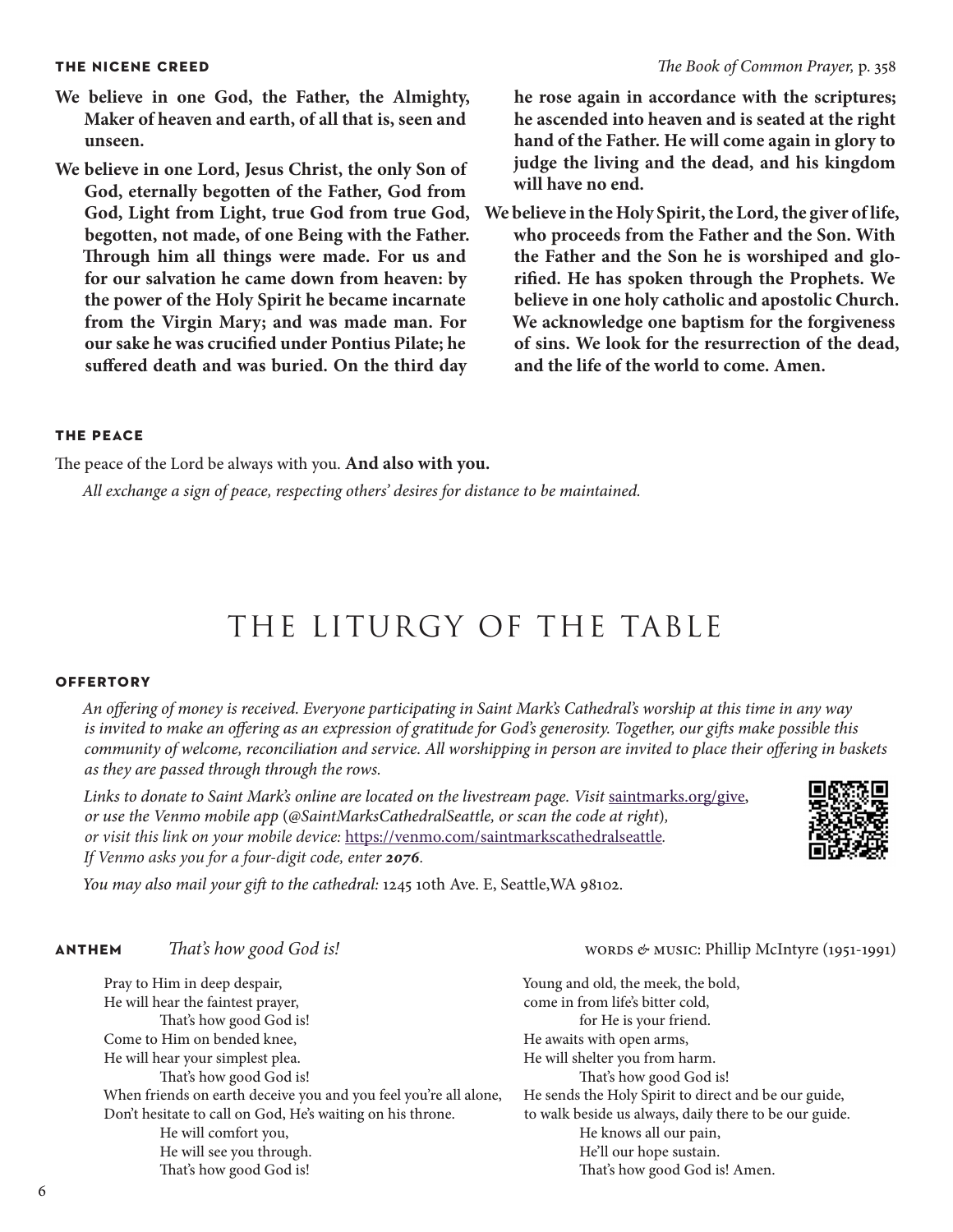### **the great thanksgiving** *Eucharistic Prayer C The Book of Common Prayer,* p. 369

The Lord be with you. **And also with you.** 

Lift up your hearts. **We lift them to the Lord.** 

Let us give thanks to the Lord our God. **It is right to give God thanks and praise.**

At your command all things came to be: the vast expanse of interstellar space, galaxies, suns, the planets in their courses, and this fragile earth, our island home. **By your will they were created and have their being.**

From the primal elements you brought forth the human race, and blessed us with memory, reason, and skill. You made us the rulers of creation. But we turned against you, and betrayed your trust; and we turned against one another. **Have mercy, Lord, for we are sinners in your sight.**

Again and again, you called us to return. Through prophets

and sages you revealed your righteous Law. And in the fullness of time you sent your only Son, born of a woman, to fulfill your Law, to open for us the way of freedom and peace. **By his blood, he reconciled us. By his wounds, we are healed.**

And therefore we praise you, joining with the heavenly chorus, with prophets, apostles, and martyrs, and with all those in every generation who have looked to you in hope, to proclaim with them your glory, in their unending hymn:



*©* 1999, Richard Proulx. Published by TRINITAS, a division of Oregon Catholic Press, Portland, OR. All rights reserved.

And so, Father, we who have been redeemed by him, and made a new people by water and the Spirit, now bring before you these gifts. Sanctify them by your Holy Spirit to be the Body and Blood of Jesus Christ our Lord.

On the night he was betrayed he took bread, said the blessing, broke the bread, and gave it to his friends, and said, "Take, eat: This is my Body, which is given for you. Do this for the remembrance of me."

After supper, he took the cup of wine, gave thanks, and said, "Drink this, all of you: This is my Blood of the new Covenant, which is shed for you and for many for the forgiveness of sins. Whenever you drink it, do this for the remembrance of me."

Remembering now his work of redemption, and offering to you this sacrifice of thanksgiving, **We celebrate his death and resurrection, as we await the day of his coming.**

Lord God of our ancestors; God of Abraham, Sarah, and Hagar, Isaac and Rebekah, Jacob, Leah, Rachel, Bilhah, and Zilpah; God and Father of our Lord Jesus Christ: Open our eyes to see your hand at work in the world about us. Deliver us from the presumption of coming to this Table for solace only, and not for strength; for pardon only, and not for renewal. Let the grace of this Holy Communion make us one body, one spirit in Christ, that we may worthily serve the world in his name.

### **Risen Lord, be known to us in the breaking of the Bread.**

Accept these prayers and praises, Father, through Jesus Christ our great High Priest, to whom, with you and the Holy Spirit, your Church gives honor, glory, and worship, from generation to generation. **AMEN.**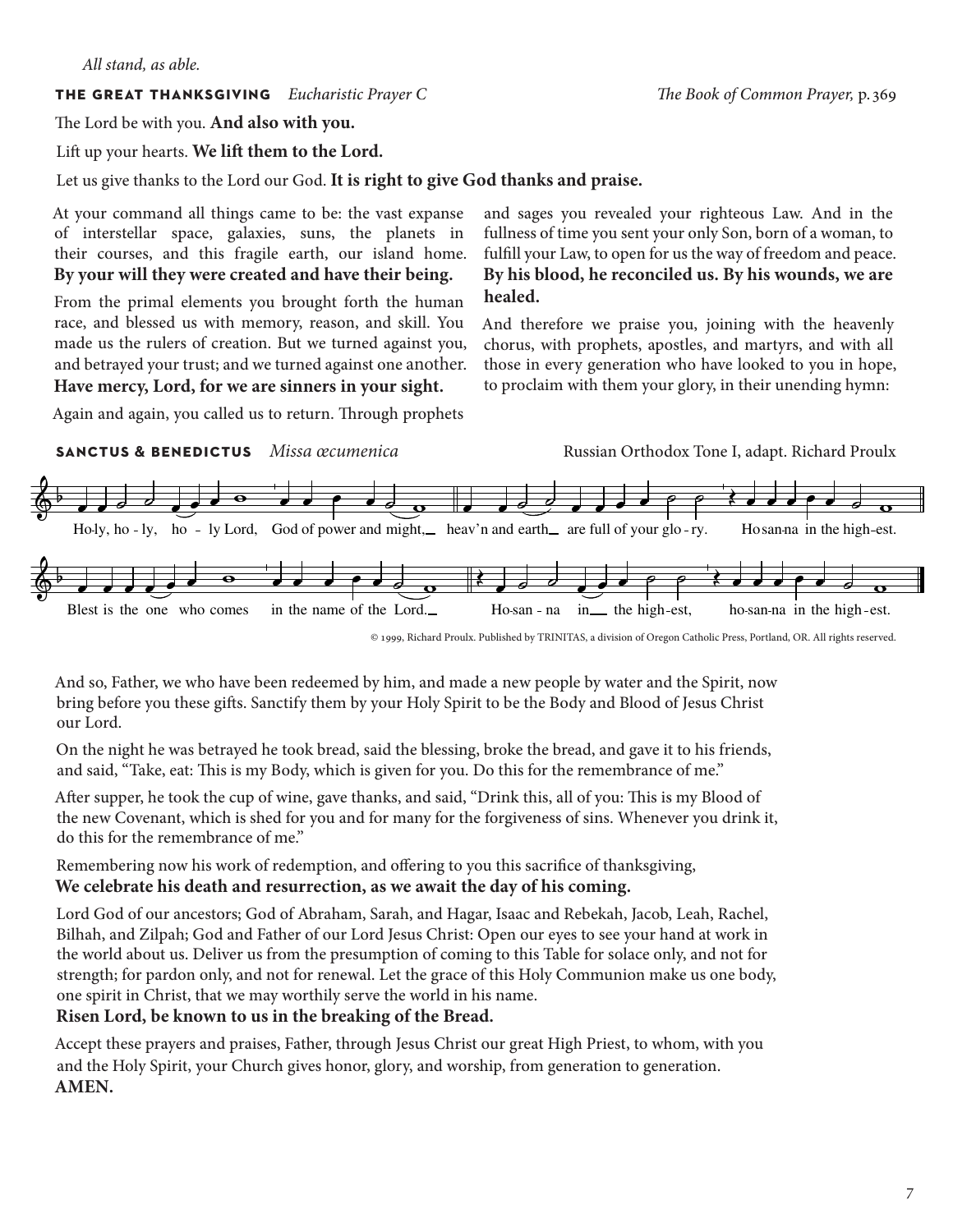#### **the lord's prayer**

**Our Father in heaven, hallowed be your Name, your kingdom come, your will be done, on earth as in heaven. Give us today our daily bread. Forgive us our sins as we forgive those who sin against us. Save us from the time of trial, and deliver us from evil. For the kingdom, the power, and the glory are yours, now and for ever. Amen.**

*In silence, the Presider breaks the consecrated bread.*



#### **invitation to communion**

The Gifts of God for the People of God. Take them in remembrance that Christ died for you, and feed on him in your hearts by faith, with thanksgiving.

*All may be seated for the time of Communion. All seeking God are welcome at Christ's Table.* 

*Please follow the directions of the Liturgical Ministers. Bread is distributed by priests at standing stations at the head of three aisles. Before receiving the bread, please sanitize your hands. The priest will place the bread into your outstretched palm taking care not to touch your hand. If you prefer a gluten-free wafer, simply ask the priest for one at the time of Communion.*

*Wine is distributed at the head of the middle aisles. Intinction (dipping the bread in the wine) is not available at this time. If you do not wish to drink from the common cup, please cross your arms in front of your chest as you pass by the chalice. The full grace of the sacrament is received with only the bread.*

*Those worshiping at home are invited to pray:*

**prayer at the time of communion** from *Saint Augustine's Prayer Book* (Forward Movement, 2014)

O Christ, I believe that you are truly present in the Holy Sacrament, and, since I cannot at this time receive communion, I pray you to come into my heart. I unite myself with you and embrace you with all my heart, my soul, and my mind. Let nothing separate me from you; let me serve you in this life until, by your grace, I come to your glorious kingdom and unending peace. Amen.

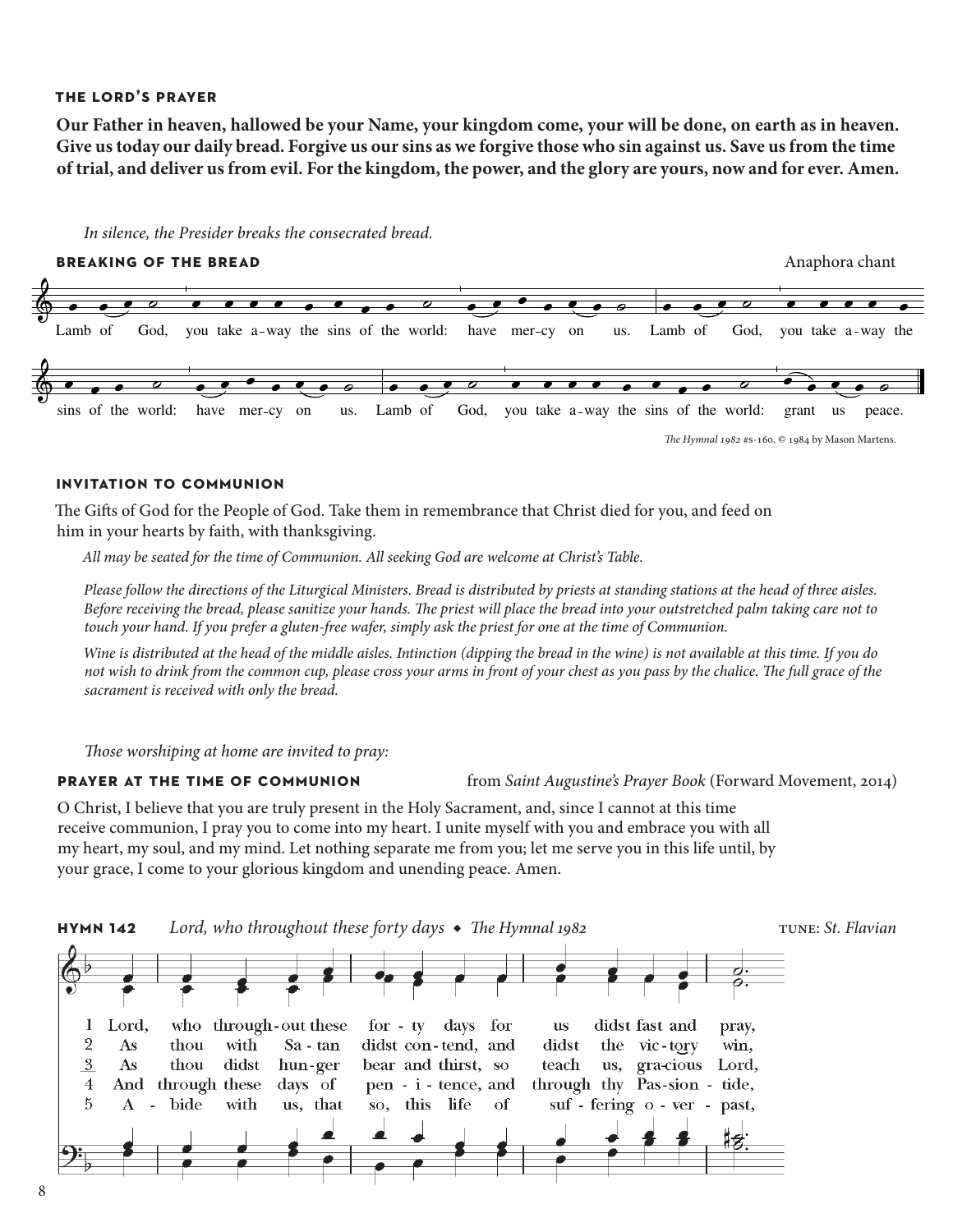

Words: Claudia Frances Hernaman (1838-1898) Music: St. Flavian, melody from Day's Psalter, 1562; adapt. and harm. Richard Redhead (1820-1901)

*The assembly is invited to remain seated for a period of silence, contemplating the gifts of God given and received. Please stand, as able, when the Presider stands and returns to the Altar.*

#### **sending of eucharistic visitors**

*On some Sundays, ministers take Holy Communion to sick or housebound members of the community.* 

One body are we. **For though many, we share one bread and one cup.** Go in peace, bearing holy gifts for holy people.

Let us pray. **Almighty and everliving God, we thank you for feeding us with the spiritual food of the most precious Body and Blood of your Son our Savior Jesus Christ; and for assuring us in these holy mysteries that we are living members of the Body of your Son, and heirs of your eternal kingdom. And now, Father, send us out to do the work you have given us to do, to love and serve you as faithful witnesses of Christ our Lord. To him, to you, and to the Holy Spirit, be honor and glory, now and for ever. Amen.**



**hymn 147** Now let us all with one accord ◆ The Hymnal 1982 tune: *Bourbon* 



#### **postcommunion prayer** *The Book of Common Prayer,* p. 366